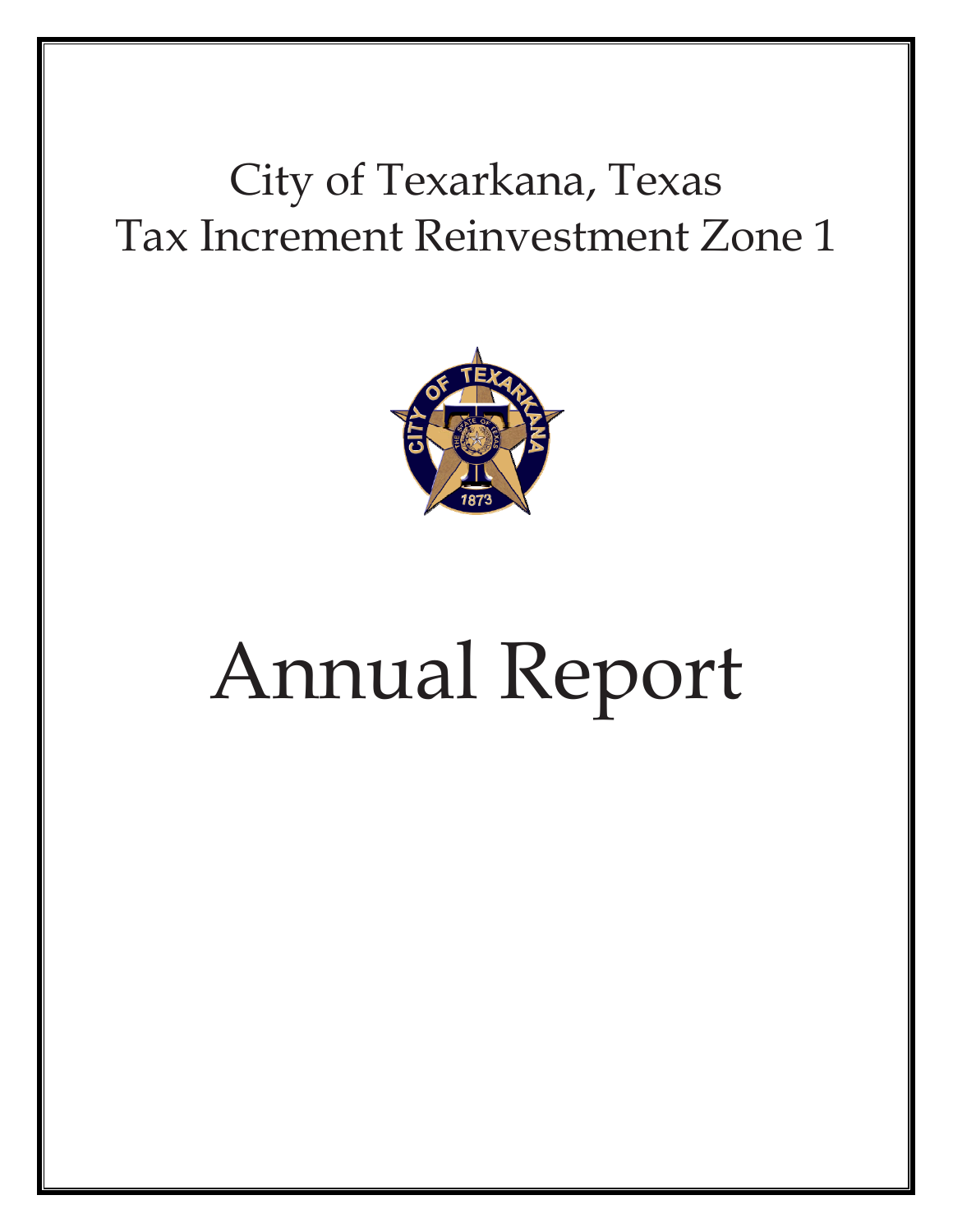#### **Summary of Activities**

On November 23<sup>rd</sup>, 2009, the City of Texarkana, Texas established two Tax Increment Reinvestment Zones in accordance with Chapter 311 of the Texas Tax Code. On November  $19<sup>th</sup>$ , 2009 a joint public presentation was given by Texarkana, Texas to all other tax entities and over one hundred interested citizens. On November  $23<sup>rd</sup>$ , 2009 a public hearing was held along with the passage of Ordinance # 177-09 creating the Tax Increment Reinvestment Zones.

During the period from October 1, 2011 through September 30, 2012, the TIRZ board met once on Tuesday, April 17, 2012 to amend the TIRZ 1 financing and project plans. The City Council of the City of Texarkana, Texas approved the amended financing and project plans on June 25<sup>th</sup> 2012. TIRZ bond financing was also approved at the June  $25<sup>th</sup> 2012$  meeting.

#### **Public Infrastructure Projects**

| <b>Walton Dr &amp; Pavilion drainage improvements</b>                             | 175,000          |
|-----------------------------------------------------------------------------------|------------------|
| (Joint project with TxDOT for box culverts on North & South side of intersection) |                  |
| <b>Walton Dr &amp; Pavilion drainage</b>                                          | 300,000          |
| (Box culverts west of intersection and west of Harley-Davidson property)          |                  |
| <b>Cowhorn Creek Linear Park</b>                                                  | 1,000,000        |
| Gibson Extension to FM 989 & feeder streets to Gibson                             | 9,000,000        |
| Drainage Project @ Arista                                                         | 100,000          |
| <b>TAMU East Approach (Phase I)</b>                                               | 15,000,000       |
| <b>TAMU East Approach (Phase II)</b>                                              | 6,000,000        |
| <b>Morris Lane Extension</b>                                                      | 7,000,000        |
| <b>Parking Garage at University/Drainage</b>                                      | 2,000,000        |
| <b>Backage road-Summerhill to Mall Dr</b>                                         | 1,000,000        |
| <b>Proposed Site Improvements Gibson &amp; University</b>                         | 2,000,000        |
| <b>TOTAL Potential Projects in TIRZ 1</b>                                         | \$<br>43,575,000 |

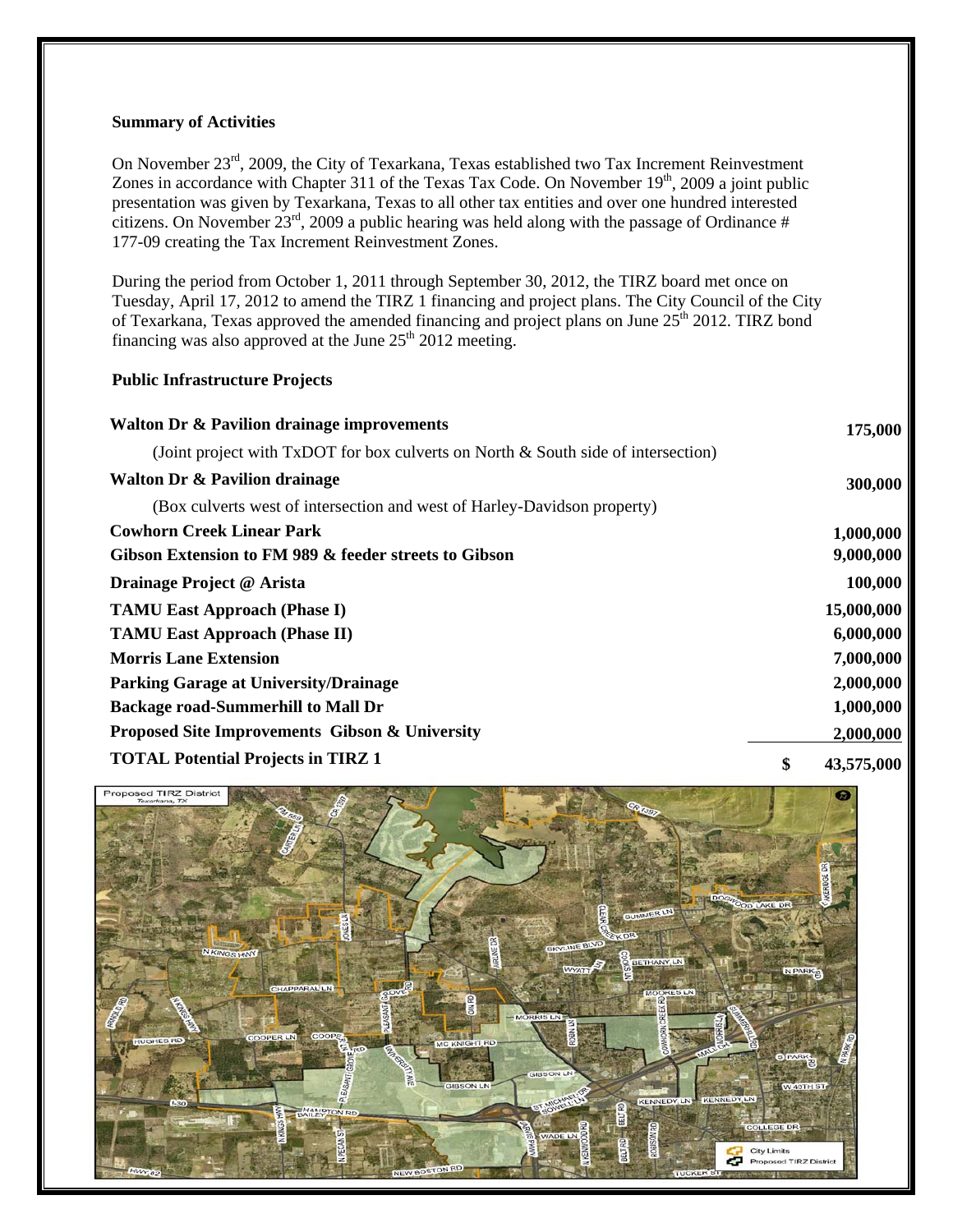#### **Annual Reporting Information**

Chapter 311.016 of V.C.T.A. requires the following information as part of the annual report on the status of the TIRZ District. The city must submit an annual report to the chief executive officer of each taxing unit that levies taxes on property within the zone.

#### **1. Amount and source of revenue in the tax increment fund established for the zone:**

\$ 121,699.78 Total Revenue, Sources: City of Texarkana, Texas and Bowie County \*\*

#### **2. Amount and purpose of expenditures from the fund:**

\$ 175,000 Total Expenditures

#### **3. Amount of Principal and Interest due on outstanding indebtedness is as follows:**

I. Contributions /Advances from developers—none.

II. Bonds issued and payment schedule to retire bonds—\$ 4,000,000.00 & schedule attached.

#### **4. Tax Increment base and current captured appraised value retained by the zone:**

| <b>Taxing Jurisdiction</b> | Appraised Fiscal Year*<br>$2011 - 2012$ | Base Year Value<br>Jan 1, 2009 | Captured App. Value<br>$2011 - 2012$ |
|----------------------------|-----------------------------------------|--------------------------------|--------------------------------------|
| City of Texarkana, TX      | \$277,977,346                           | \$250,762,772                  | \$27,062,594                         |
| <b>Bowie County</b>        | \$278,092,605                           | \$251,433,805                  | \$26,658,800                         |

**5. Captured appraised value by the municipality and other taxing units, the total amount of the tax increment received, and any additional information necessary to demonstrate compliance with the tax increment financing plan adopted by the governing body of the municipality.** 

A. Captured appraised value shared by the municipality and other participating taxing jurisdictions received in Fiscal Year 2011-2012:

| <b>Total</b>                    | \$0.9101                         | \$244,976.27                             |
|---------------------------------|----------------------------------|------------------------------------------|
| Bowie County (100%)             | \$0.3270                         | \$ 87,174.28                             |
| City of Texarkana, Texas (100%) | \$0.5831                         | \$157,801.99                             |
| Taxing<br><b>Jurisdiction</b>   | Participation<br>Per \$100/Value | <b>Amount of 2010-2011</b><br>Increment* |

B. Amount of tax increment received in 2012 from the municipality and the other taxing jurisdictions based on 2011 valuations: \$ 121,699.78\*\*

C. Other information: None

\*Financial based on Bowie County Appraisal District Update of Values Report 10/9/2012. \*\*Does not include Bowie County's 2012 contribution.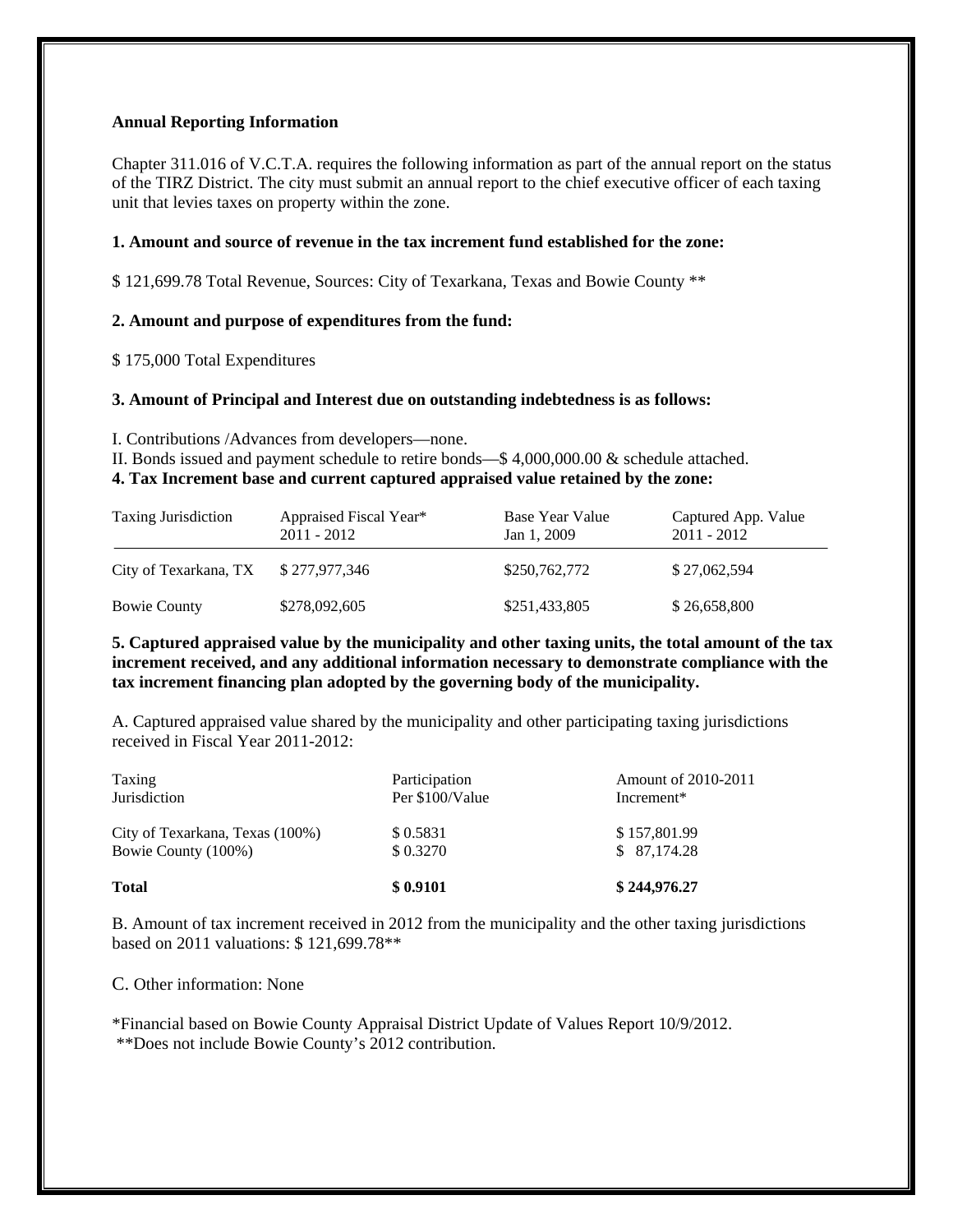## Bond Payment Schedule

## **\$4,115,000**

City of Texarkana Combination Tax and Revenue Certificates of Obligation Series 2012

# **Debt Service Schedule Part 1 of 2**

| <b>Date</b> | <b>Principal</b> | <b>Coupon</b> | <b>Interest</b> | <b>Total P+I</b> | <b>Fiscal Total</b> |
|-------------|------------------|---------------|-----------------|------------------|---------------------|
| 08/29/2012  |                  |               |                 |                  |                     |
| 02/01/2013  | 50,000.00        | 0.500%        | 54,693.75       | 104,693.75       |                     |
| 08/01/2013  |                  |               | 54,568.75       | 54,568.75        |                     |
| 09/30/2013  |                  |               |                 |                  | 159,262.50          |
| 02/01/2014  | 100,000.00       | 0.600%        | 54,568.75       | 154,568.75       |                     |
| 08/01/2014  |                  |               | 54,268.75       | 54,268.75        |                     |
| 09/30/2014  |                  |               |                 |                  | 208,837.50          |
| 02/01/2015  | 145,000.00       | 1.500%        | 54,268.75       | 199,268.75       |                     |
| 08/01/2015  |                  |               | 53,181.25       | 53,181.25        |                     |
| 09/30/2015  |                  |               |                 |                  | 252,450.00          |
| 02/01/2016  | 150,000.00       | 1.500%        | 53,181.25       | 203,181.25       |                     |
| 08/01/2016  |                  |               | 52,056.25       | 52,056.25        |                     |
| 09/30/2016  |                  |               |                 |                  | 255,237.50          |
| 02/01/2017  | 150,000.00       | 1.500%        | 52,056.25       | 202,056.25       |                     |
| 08/01/2017  |                  |               | 50,931.25       | 50,931.25        |                     |
| 09/30/2017  |                  |               |                 |                  | 252,987.50          |
| 02/01/2018  | 155,000.00       | 2.000%        | 50,931.25       | 205,931.25       |                     |
| 08/01/2018  |                  |               | 49,381.25       | 49,381.25        |                     |
| 09/30/2018  |                  |               |                 |                  | 255,312.50          |
| 02/01/2019  | 160,000.00       | 2.000%        | 49,381.25       | 209,381.25       |                     |
| 08/01/2019  |                  |               | 47,781.25       | 47,781.25        |                     |
| 09/30/2019  |                  |               |                 |                  | 257,162.50          |
| 02/01/2020  | 160,000.00       | 2.250%        | 47,781.25       | 207,781.25       |                     |
| 08/01/2020  |                  |               | 45,981.25       | 45,981.25        |                     |
| 09/30/2020  |                  |               |                 |                  | 253,762.50          |
| 02/01/2021  | 165,000.00       | 2.250%        | 45,981.25       | 210,981.25       |                     |
| 08/01/2021  |                  |               | 44,125.00       | 44,125.00        |                     |
| 09/30/2021  |                  |               |                 |                  | 255,106.25          |
| 02/01/2022  | 170,000.00       | 2.500%        | 44,125.00       | 214,125.00       |                     |
| 08/01/2022  |                  |               | 42,000.00       | 42,000.00        |                     |
| 09/30/2022  |                  |               |                 |                  | 256,125.00          |
| 02/01/2023  | 175,000.00       | 2.625%        | 42,000.00       | 217,000.00       |                     |
| 08/01/2023  |                  |               | 39,703.13       | 39,703.13        |                     |
| 09/30/2023  |                  |               |                 |                  | 256,703.13          |
| 02/01/2024  | 180,000.00       | 2.625%        | 39,703.13       | 219,703.13       |                     |
| 08/01/2024  |                  |               | 37,340.63       | 37,340.63        |                     |
| 09/30/2024  |                  |               |                 |                  | 257,043.76          |
| 02/01/2025  | 185,000.00       | 2.625%        | 37,340.63       | 222,340.63       |                     |
| 08/01/2025  |                  |               | 34,912.50       | 34,912.50        |                     |
| 09/30/2025  |                  |               |                 |                  | 257, 253. 13        |
| 02/01/2026  | 190,000.00       | 3.000%        | 34,912.50       | 224,912.50       |                     |
| 08/01/2026  |                  |               | 32,062.50       | 32,062.50        |                     |
| 09/30/2026  |                  |               |                 |                  | 256,975.00          |

File | Series 2012 Pricings.sf | Revised CO Pricing | 12/13/2012 | 11:08 AM

First Southwest Company Public Finance Department